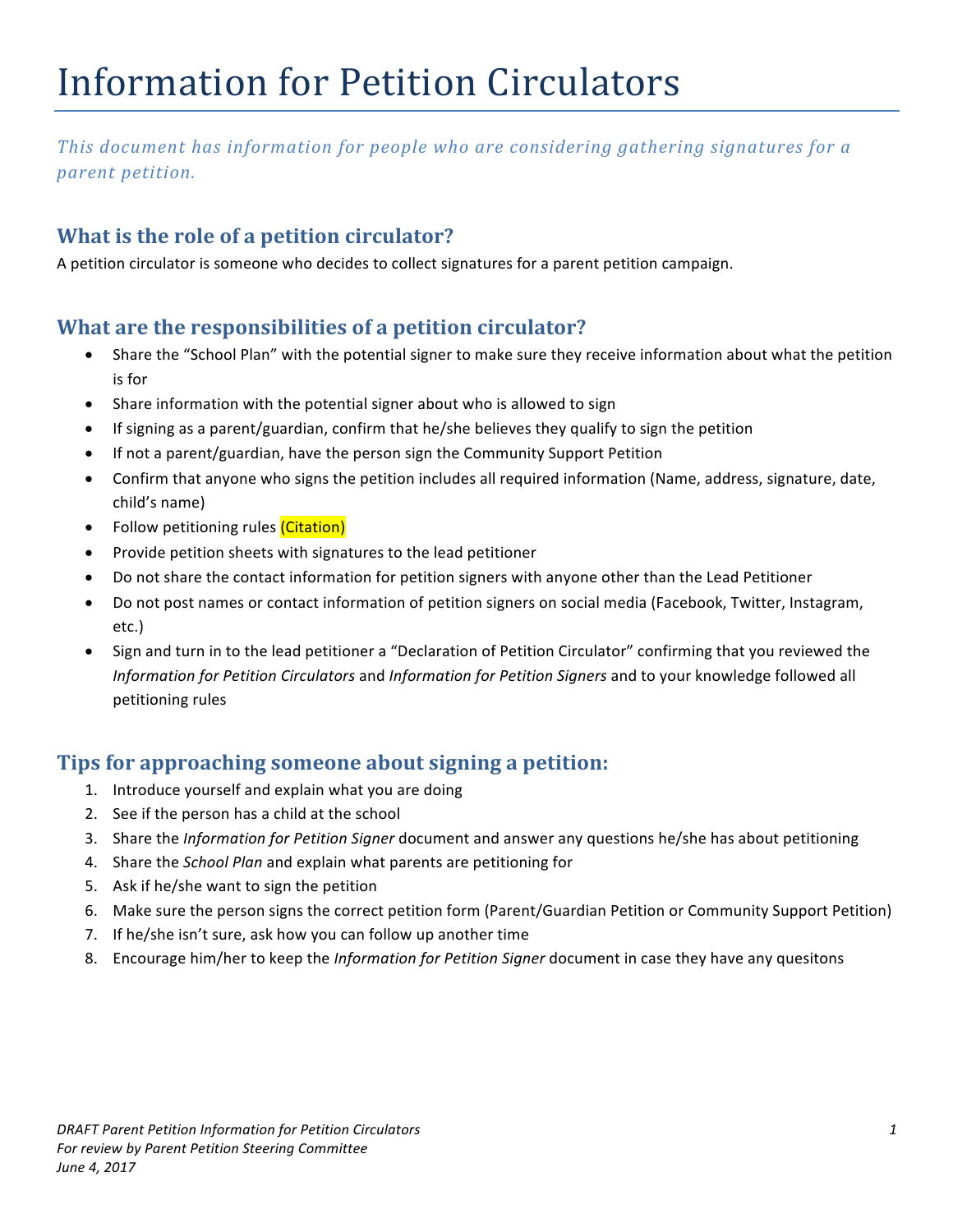# Information for Petition Organizer(s)

This document has information for people who are considering starting a parent petition.

## **What schools are eligible for parent petition?**

TBD

#### **What can parents petition for?**

Parents can petition for the following options

- To become an **Achievement Charter School** (NRS 388B)  *A school that is managed by a principal and local* governing board. The school has decision making power over 100% of the school funds.
- To become an **Empowerment School** (NRS 388G.010) *A school with additional flexibilities and control over 90%* of the school funds to accomplish school improvement goals.
- To become a Turnaround School (NRS 388G.400) *A school with additional flexibilities to accomplish school improvement goals.*
- For a **School Plan that includes evidence-based strategies**.  $-A$  *school plan must be written in consultation with* administrators and/or teachers and with input from parents and community members. It must use evidence*based strategies.*
- For a **Non-profit Partnership** *A school that has a formal partnership with a non-profit organization that is* working with the school to accomplish the school improvement goals.
- For **Other Evidence based action**

#### **What is the timeline for the petition?**



*Schools* may begin petitioning **before** the list of schools is announced. Petition signatures do not expire at the end of the *annual process.*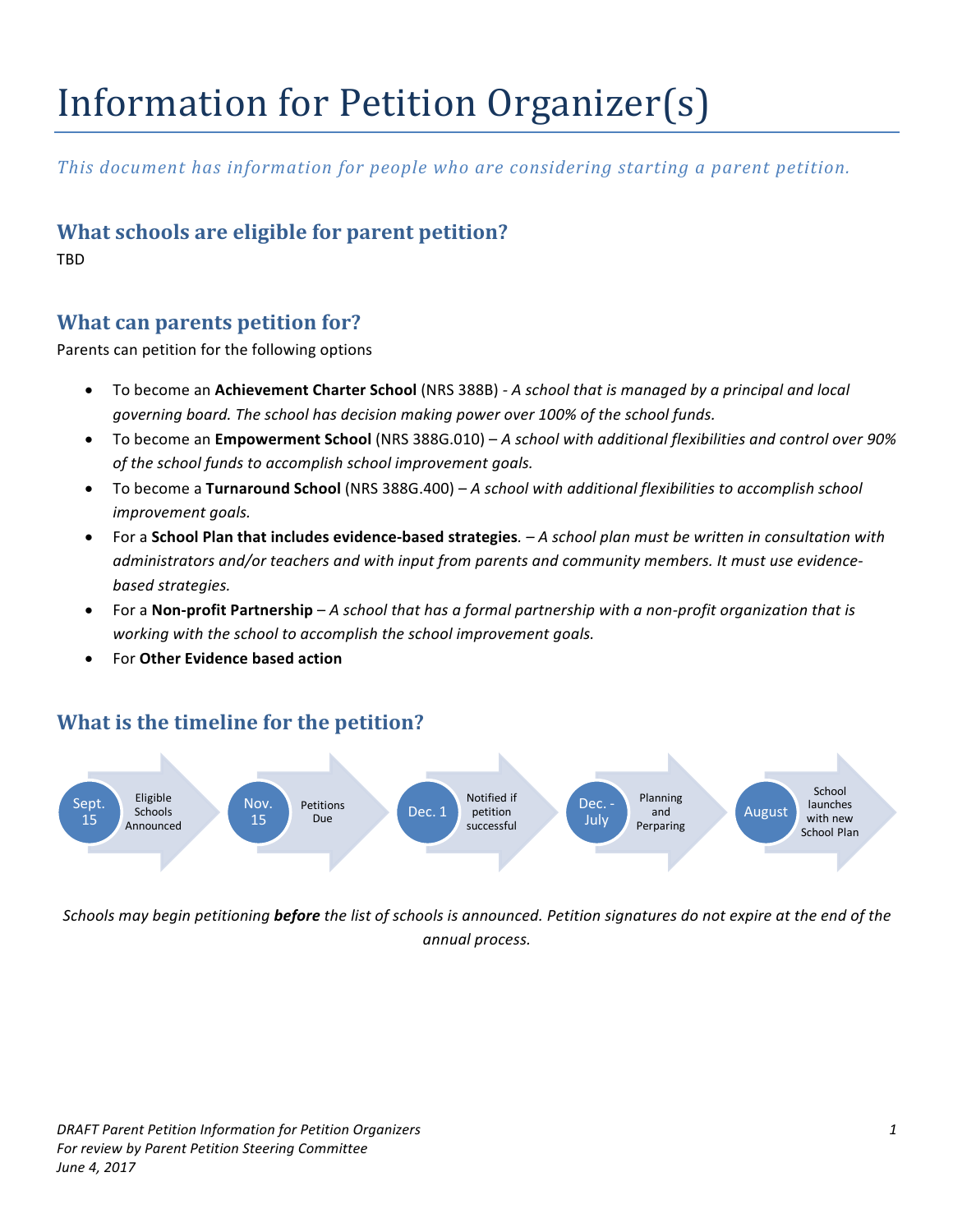## **What are the responsibilities of petition organizers?**

- 1. Gather input from parents, families and community members to determine what the petition will be for
- 2. Track and report on the *School Petition Cover Page* the Date, Time and Location of meetings to gather input
- 3. Write the *School Plan*
- 4. Identify at least one and up to three Lead Petitioner(s): a person or people who is qualified to sign the petition and who will serve as the point of contact for the petition (Citation)
	- The Lead Petitioner(s) are required to sign a Lead Petitioner Declaration confirming that they reviewed the *Information for Petition Organizers, Information for Petition Circulators* and *Information for Petition* Signers and to your knowledge followed all petitioning rules
- 5. Collect signatures from parents/guardians who are qualified to sign the petition (Citation)
- 6. Collect signatures from community members to show Community Support *(Optional)*
- 7. Provide information to petition circulators about their role and responsibilities
- 8. Track and report on the *School Petition Cover Page* the names of agencies and organizations that support the petition through direct financial assistance or in-kind contributions of staff and volunteer support (Citation)
- 9. Do not share the contact information for petition signers with anyone other than the Lead Petitioner(s)
- 10. Complete all forms, collect signed petition sheets and declarations and submit the petition

#### **How do we start a petition?**

To start a petition, use input from parents, families and members of the school community to complete a *School Plan* and prepare copies of the *Parent Petition Page* and Community Support Petition Page for people to sign.

## **What is a "School Plan"?**

The *School Plan* is the document that describes what the petition is for. The school plan must answer the following questions:

- What is the current performance of the school?
- What option, under Nevada State Law, is the petition for?
- What are the actions that will be taken if this petition is successful?
- $\bullet$  What are the goals for the school if this plan is implemented?

#### **Where can I look for resources to support a parent petition?**

To be filled in

#### **How can a parent petition be submitted?**

To submit a parent petition the following forms must be complete. Please keep a copy of all forms for your records and submit the originals.

- School Petition Cover Page
- Lead Petitioner Declaration(s) *Must be notarized*
- School Plan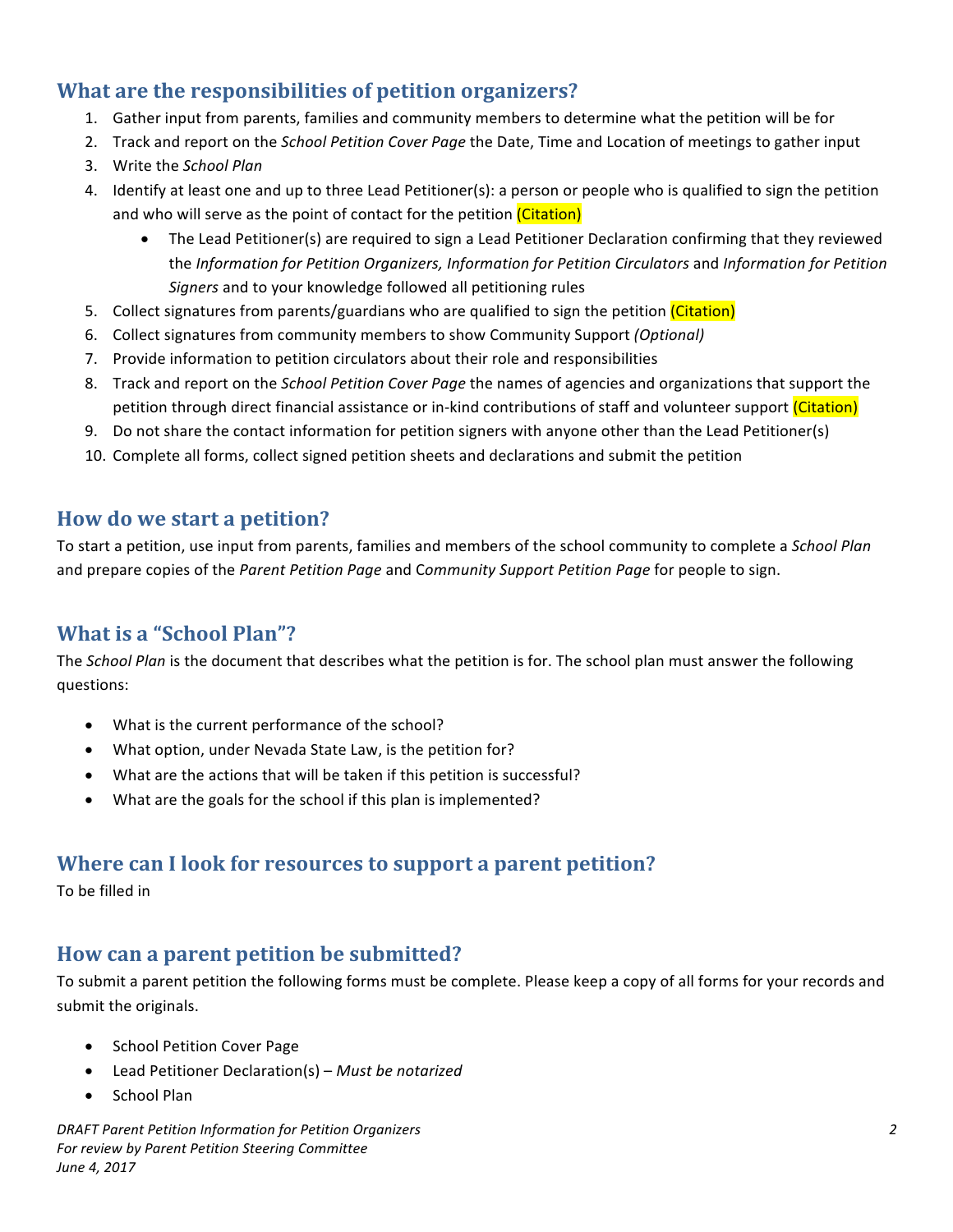- Petition Circulator Declaration(s)
- Signed Parent Petition Pages
- Signed Community Support Petition Pages *(Optional)*

The petition can be mailed (postmarked) or delivered in person by 5pm on November 15:

Executive Director, Nevada Achievement School District 700 E 5th St, Carson City, NV 89701

OR

Executive Director, Nevada Achievement School District 9890 S. Maryland Pkwy Las Vegas, NV 89183

#### **Where can I find a notary?**

To be completed later

#### How will we be notified if our petition is valid?

At least one and up to three Lead Petitioner(s) must be identified to serve as the point of contact for the petition. This person or people must complete and submit as part of the petition, a Lead Petitioner Declaration. Within 15 days, the lead petitioner(s) will be informed if the petition is valid. (Citation)

#### Who can we contact with questions about the petition?

TBD

## **What should we do if we believe one of the rules of petitioning has been violated?** TBD

#### **What will happen next?**

- The lead petitioner(s) will be notified by December 1 if the petition is successful.
- If successful, the lead petitioner should begin working with other parties involved to implement the plan. This may include:
	- $\circ$  Meeting with the school administration
	- $\circ$  Meeting with other organizations that will be working with the school next year
	- $\circ$  Hosting informational meetings for parents to learn about the changes and get involved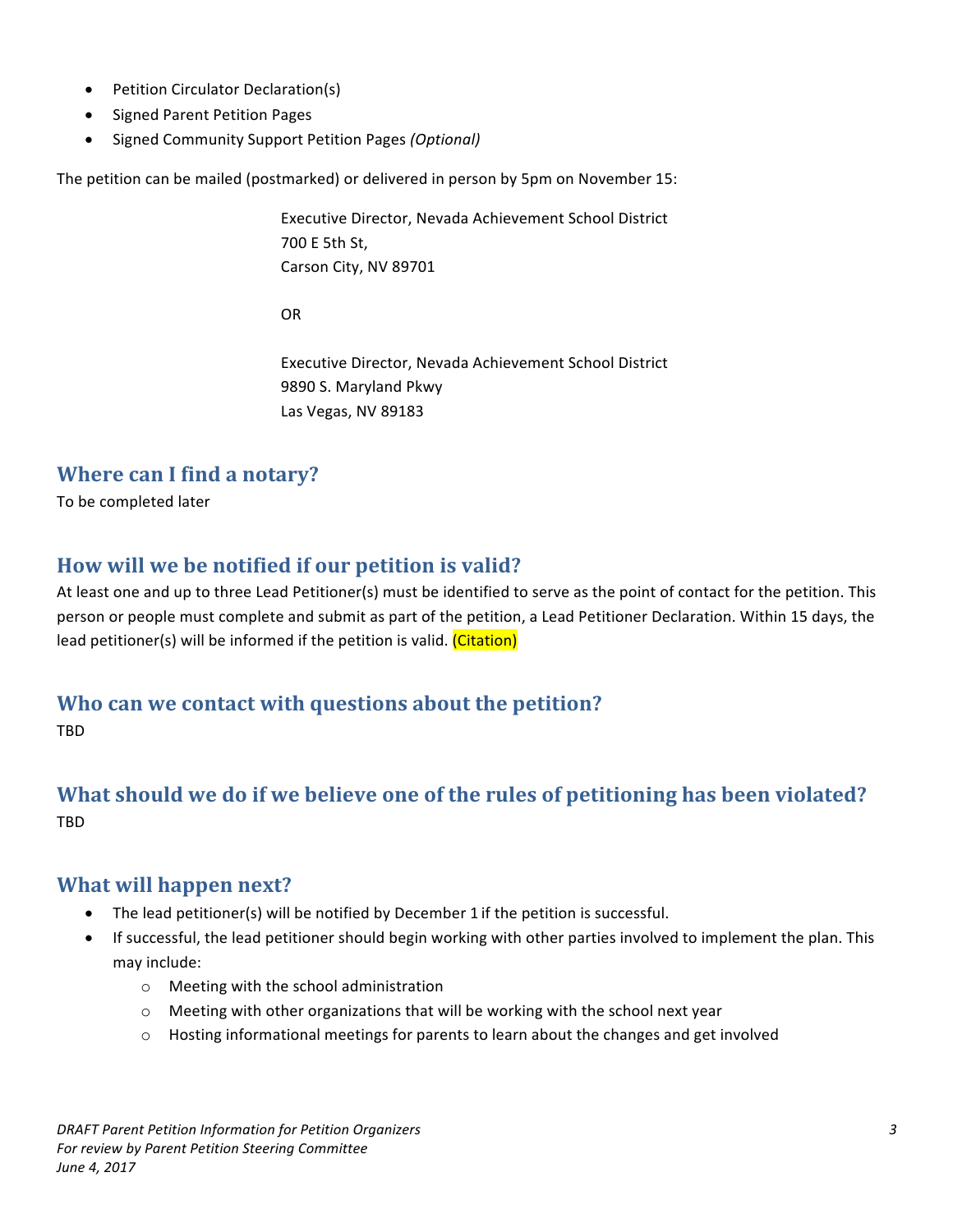## Information for Petition Signers

This document has information for people who may choose to sign a petition about their child's school.

#### **What is a parent petition under Nevada State Law?**

A document that parents from a specific school can sign in order to advocate for a change at their school.

#### **Who can sign a parent petition?**

**One parent or legal guardian** may sign a petition for **each child** at the school. (Citation)

- If you have one child at the school, you may sign once for your child.
- If you have two children at the school, you may sign twice, once for each child.
- If a child has more than one parent or legal guardian, only one of you may sign for that child.

## **What if I don't have a child at the school but I want to support the petition?**

People who are not parents or legal guardians may sign in for Community Support. Community Support signatures will demonstrate Community Support but will not be counted towards the official number of parent signatures required for a successful petition.

#### How many signatures are needed for a successful petition?

To be successful, the petition must have a signature for greater than 50% of the students who attend the school. One parent or guardian can sign once for each of his/her children that attend the school. (Citation)

*If* a school had 10 students, the parents of 6 of the students would need to sign the petition for it to be successful.



*6 Students*

#### **What information do I have to provide in order to sign the petition?**

#### **All signers:**

- **Only Parent Signers:**
	- Your child's name
		- Your child's school
		- Your child's grade

The date

• Your name Your address Your signature

> • Your child's Student ID number **Optional: Your phone number**

## What information should I expect to get from someone who is asking me to sign a **petition?**

If someone asks you to sign a petition, they should provide a copy of a "School Plan" which should include:

- The current performance of the school
- Detailed information about the proposed changes to the school and the actions that would be taken
- Notification if the person asking you to sign the petition is being paid to collect signatures or represents an organization

*DRAFT Parent Petition Information for Petition Signers 1* For review by Parent Petition Steering Committee *June 9, 2017*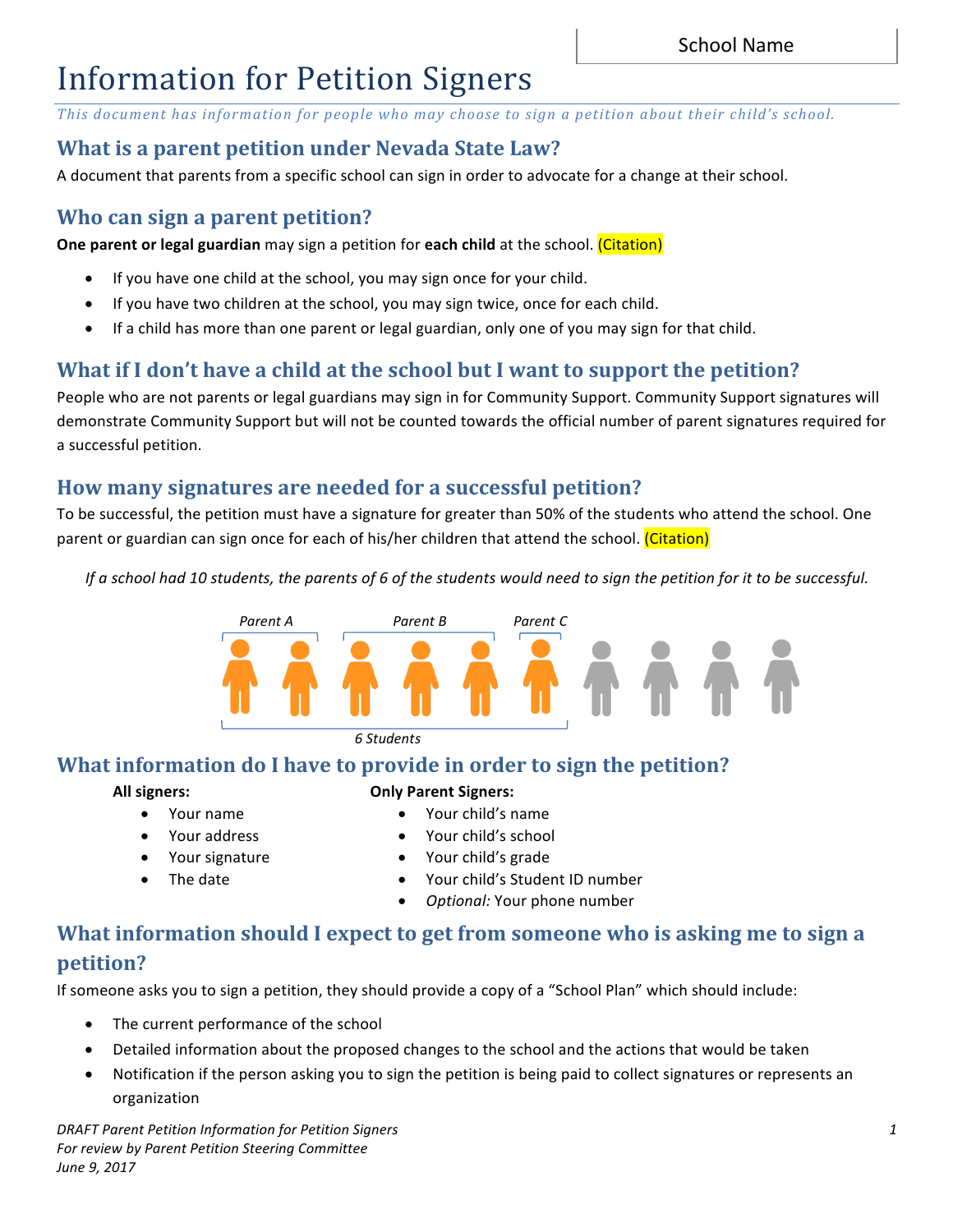## **What are the rules regarding petitioning?**

- The petition must be completed on the **petition form** (Citation)
- People collecting signatures on school property must **obey school rules** (Citation)
- To prevent disruption to student learning, petitions *may not* be circulated on school property during school hours (Citation)
- The school and school district *may not* use public funds or resources to campaign for or against a petition (Citation)
- **School employees** may not campaign during school hours.
- **No gifts, rewards or incentives** can be given to encourage parents/guardians to sign or not sign (Citation)
- **No threats or false statements** can be made to encourage parents/guardians to sign or not sign (Citation)
- **Parents/guardians may not be threatened based on their immigration status (Citation)**
- **Students may not be threatened or harassed** based on their parent or guardian's decision to sign or not sign a petition (Citation)
- **School employees cannot be threatened or harassed** based on their decision to support or not support a petition (Citation)
- Petition circulators may not share the contact information of anyone who signs the petition

#### **What will happen next?**

- The lead petitioner(s) will collect all of the signature pages and submit them by November 15 to the Nevada Achievement School District
- The lead petitioner(s) will be notified by December 1 if the petition is successful
- If successful, parents and families will work to implement the plan

#### **What do I do if I believe that one of the petitioning rules has been broken?**

Report the issue to one of the petition organizers listed at the bottom of this page.

#### **Who can I contact to get information about my school's parent petition?**

Below are the names and contact information of the people organizing your school's petition:

| <b>Contact Information:</b> |                     |                      |
|-----------------------------|---------------------|----------------------|
| Name                        | <b>Phone Number</b> | <b>Email Address</b> |
| Name                        | Phone Number        | <b>Email Address</b> |
| Name                        | Phone Number        | <b>Email Address</b> |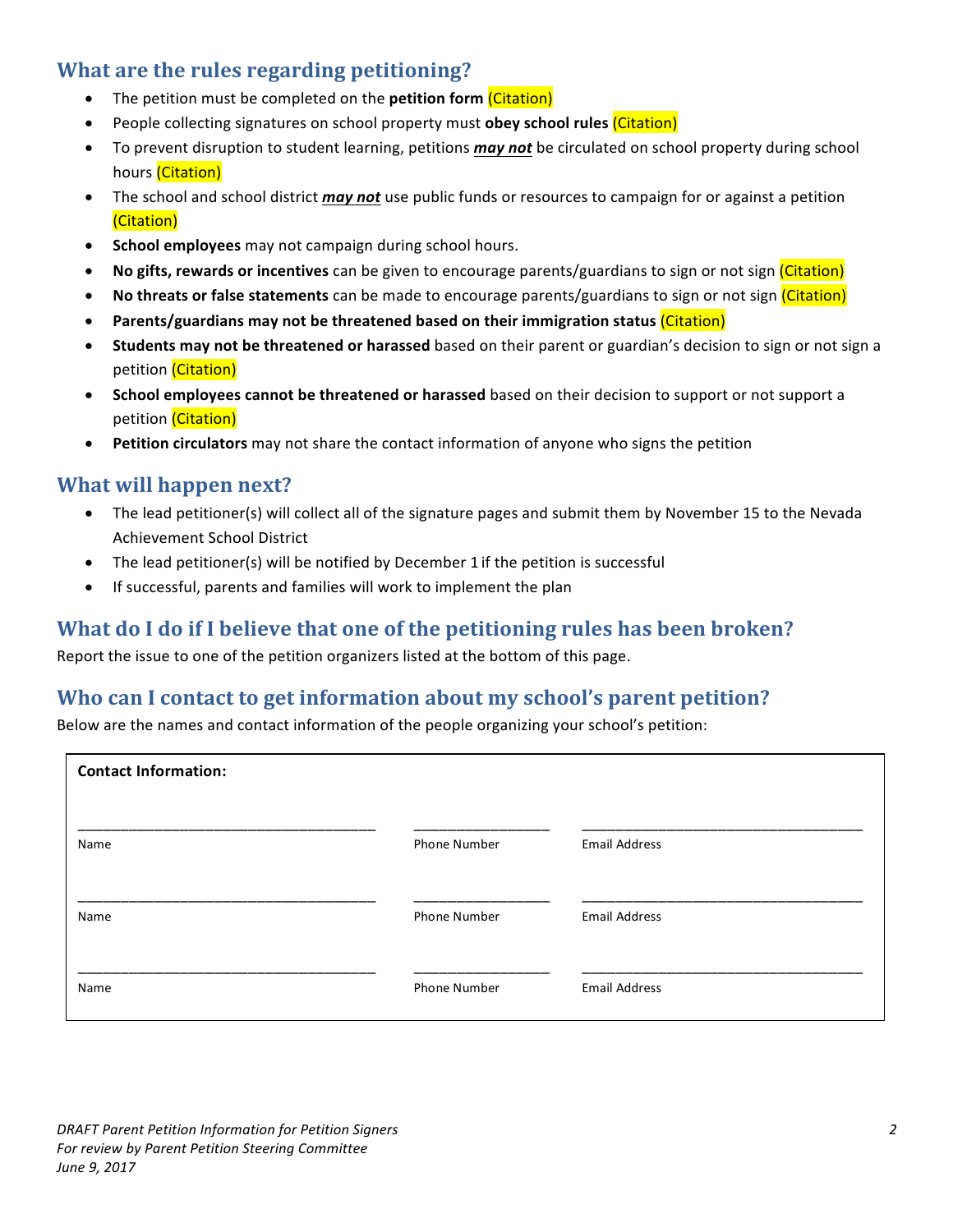## **Parent Petition Forms**

This document contains all of the forms required for a parent petition.

#### **Forms**

The following forms are required for parent petitions:

- 1. School Petition Cover Page
- 2. Lead Petitioner Declaration(s) Must be notarized
- 3. School Plan
- 4. Petition Circulator Declaration(s)
- 5. Signed Petition Pages
- 6. Signed Community Support Petition Pages *(Optional)*

#### **Submission**

Please keep a copy of all forms for your records and submit the originals. The petition can be mailed or delivered in person to:

> Executive Director, Nevada Achievement School District 700 E 5th St, Carson City, NV 89701

OR

Executive Director, Nevada Achievement School District 9890 S. Maryland Pkwy Las Vegas, NV 89183

#### **Deadline**

Petition materials must be delivered in person or postmarked by November 15.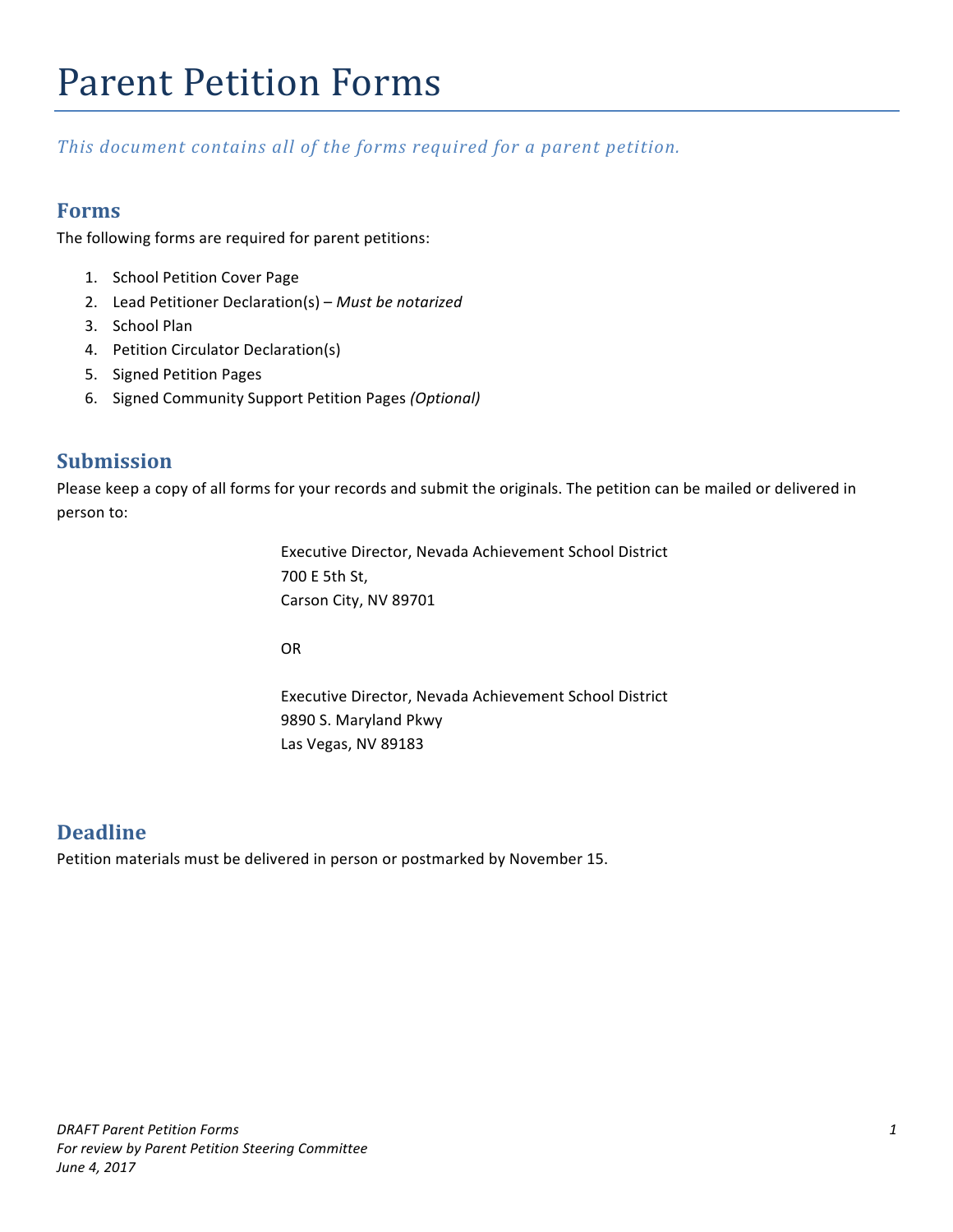## **School Petition Cover Page**

| <b>School Name:</b>        |      |       |
|----------------------------|------|-------|
| <b>Lead Petitioner #1:</b> |      |       |
|                            | Name | Phone |
| <b>Lead Petitioner #2:</b> |      |       |
|                            | Name | Phone |
| <b>Lead Petitioner #2:</b> |      |       |
|                            | Name | Phone |

**Eligible School Type** *(please check 1 box below)*

- □ **Non-Rising Star School** petitioning into the Nevada Achievement School District
- □ **Rising Star School** as determined by Department Regulation
- □ **Existing Achievement Charter School** petitioning to terminate the contract with the current operator

#### **Petition Type** (please check 1 box below)

- □ **Achievement Charter School or A+ School**
- □ **Empowerment School (NRS 388G.010)**
- □ **Turnaround School (NRS 388G.400)**
- □ **Plan including evidence-based strategies** in consultation with administrators and/or teachers and input from parents and community members
- □ **Non-profit partnership**
- □ Other Evidence based action

Community Input: List the date, time and location of public meetings that were held to hear from families about the *plan.*

| <b>Date</b> | <b>Time</b> | Location |
|-------------|-------------|----------|
|             |             |          |
|             |             |          |
|             |             |          |
|             |             |          |
|             |             |          |

Disclosures: List the names of agencies and/or organizations that support this petition, either through direct financial assistance or in-kind contributions of staff and volunteer support:

| Organization | <b>Nature of Donation</b> | <b>Name of Contact Person</b> | <b>Phone Number of Contact</b><br>Person |  |
|--------------|---------------------------|-------------------------------|------------------------------------------|--|
|              |                           |                               |                                          |  |
|              |                           |                               |                                          |  |
|              |                           |                               |                                          |  |
|              |                           |                               |                                          |  |
|              |                           |                               |                                          |  |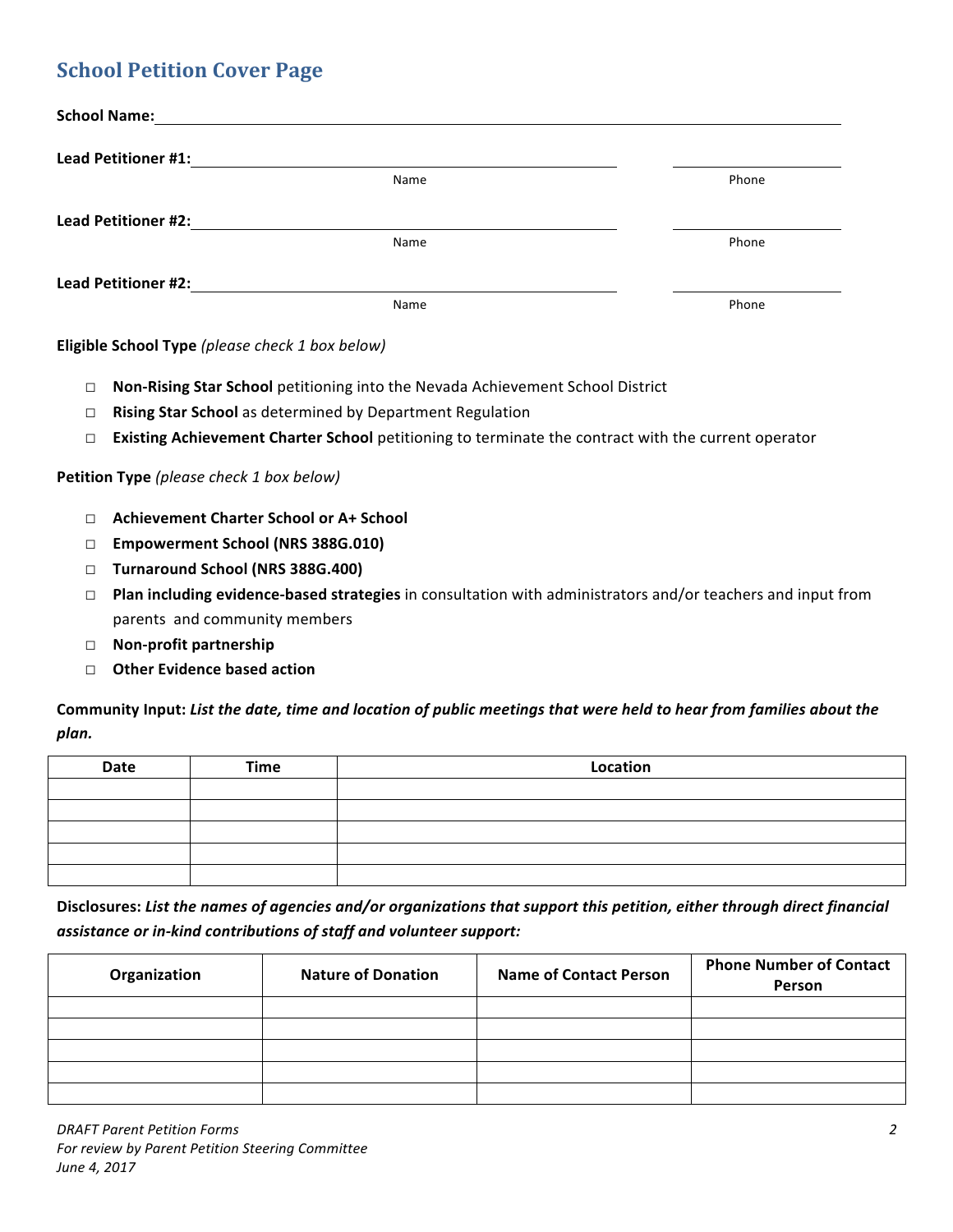## **Lead Petitioner Declaration**

*Each lead petitioner must sign and notarize the form below:*

## **Lead Petitioner:** Name: Name: Name: Name: Name: Name: Name: Name: Name: Name: Name: Name: Name: Name: Name: Name: Name: Name: Name: Name: Name: Name: Name: Name: Name: Name: Name: Name: Name: Name: Name: Name: Name: Name: Name: Name: Name: Address: **Statement of Compliance** I, *(print name of Lead Petitioner)* \_\_\_\_\_\_\_\_\_\_\_\_\_\_\_\_\_\_\_\_\_\_\_\_\_\_\_\_\_\_\_\_\_\_\_\_\_\_\_\_\_\_\_\_\_\_\_, state as follows: 1. That the phone number and address listed above are accurate 2. That I have read and understood the *Information for Petition Organizers, Information for Petition Circulators, Information for Petition Signers* and **NAC** [regulation reference here] 3. That I have not shared the names or contact information of petition signers with anyone. 4. I have informed XXX of any and all incidents reported to me of incidents where petitioning rules were violated. 5. That according to my best information and belief, this Petition was circulated and signed in accordance with State Regulations *NAC [regulation reference here]* 6. That according to my best information and belief, the information provided in the Petition forms is accurate and true. I certify, under penalty of perjury, that this declaration is true and correct. \_\_\_\_\_\_\_\_\_\_\_\_\_\_\_\_\_\_\_\_\_\_\_\_\_\_\_\_\_\_\_\_\_\_\_\_\_\_\_\_\_\_\_\_\_\_\_\_\_\_\_\_\_\_\_\_\_\_\_\_\_\_\_\_\_\_\_\_ *(Signature of Lead Petitioner)*

|             | $\beta$ |    |                           |  |
|-------------|---------|----|---------------------------|--|
| Executed on |         | at |                           |  |
|             | (Date)  |    | (Location Where Executed) |  |
|             |         |    |                           |  |
|             |         |    |                           |  |

Witnessed by: \_\_\_\_\_\_\_\_\_\_\_\_\_\_\_\_\_\_\_\_\_\_\_\_\_\_\_\_\_\_\_\_\_\_\_\_\_\_\_\_\_\_\_\_\_\_\_\_\_\_\_\_\_\_\_\_\_\_\_\_\_\_\_\_\_\_\_\_

*(Notary Public)*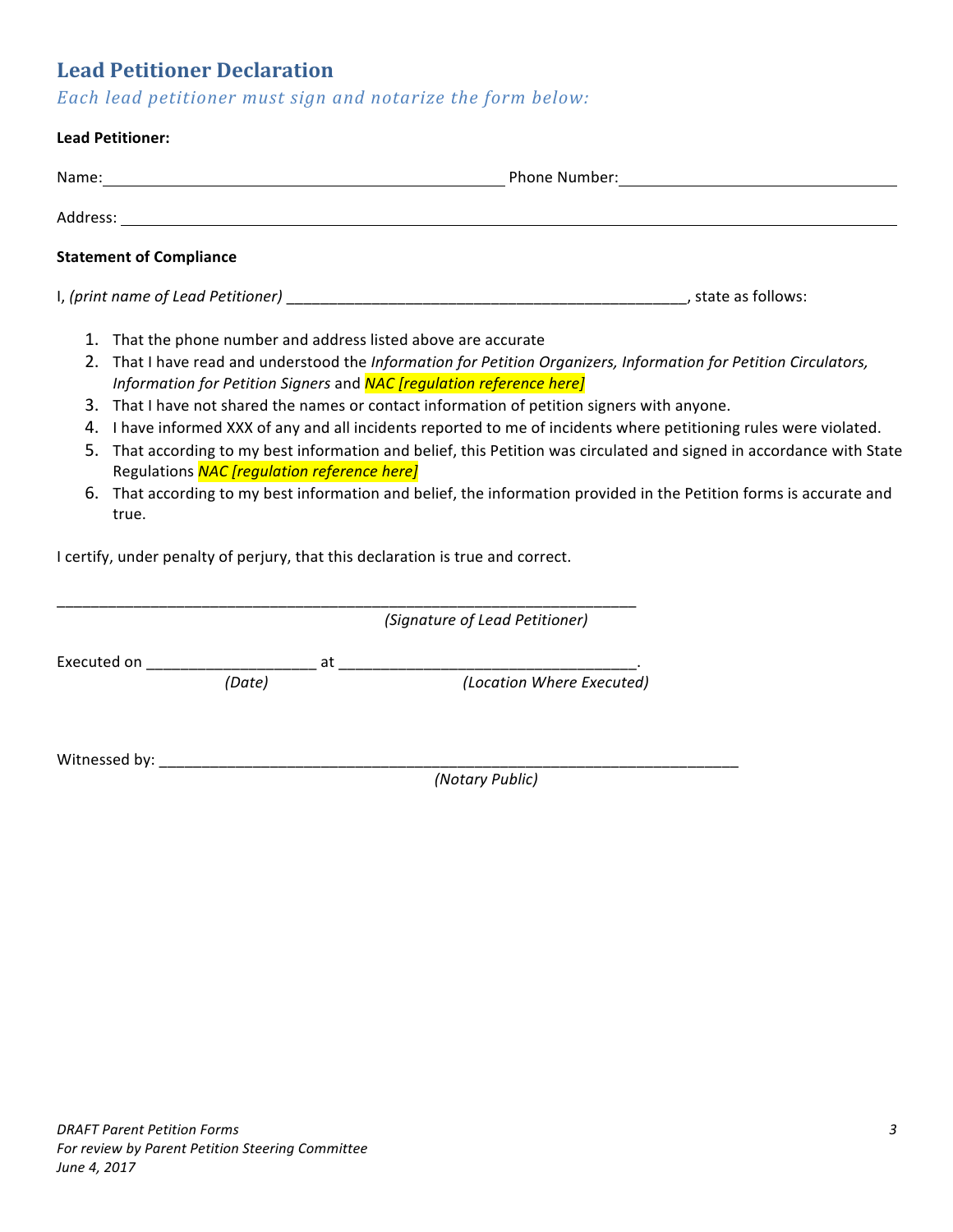## **School Plan**

A petition of parents, legal guardians, and persons holding the right to make educational decisions for pupils, including foster parents who hold rights to make educational decisions to request that the intervention outlined in the *SCHOOL PLAN* below be implemented at [school name]. We submit a petition to the Executive Director of the Nevada achievement school district on [date].

What is the current performance of the school? Please include star rating and student proficiency.

#### **What option is this petition for?**

- □ **Achievement Charter School**
- □ **Empowerment School (NRS 388G.010)**
- □ **Turnaround School (NRS 388G.400)**
- □ **Plan including evidence-based strategies** in consultation with administrators and/or teachers and input from parents and community members
- □ **Non-profit partnership**
- □ Other Evidence based action

What are the actions that will be taken if this petition is successful?

What are the goals for the school if this plan is implemented?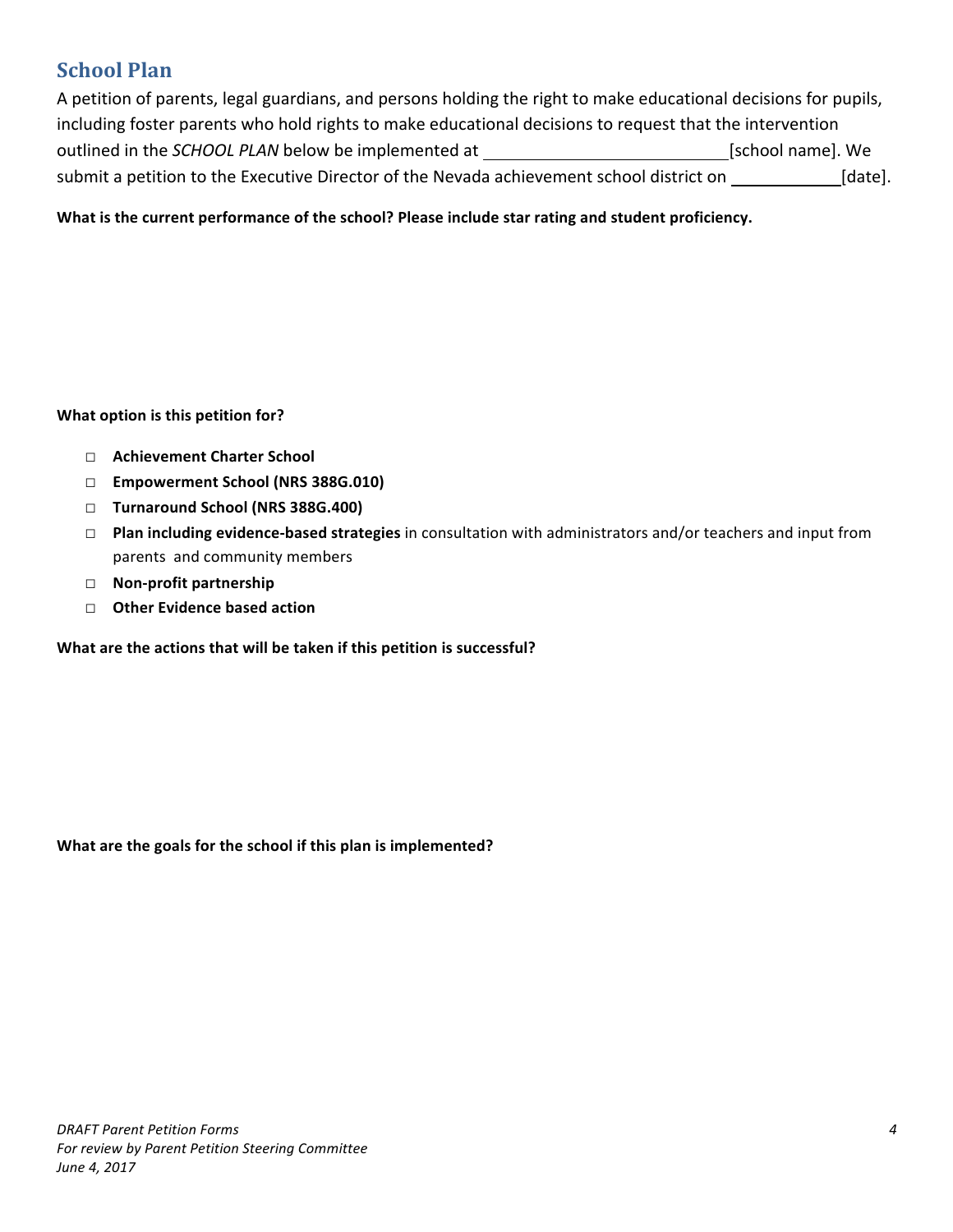## **Declaration of petition circulator**

|                                                                                                                                                                                                              | 1. That my residence address is:                                                                                                            |  |  |  |  |  |
|--------------------------------------------------------------------------------------------------------------------------------------------------------------------------------------------------------------|---------------------------------------------------------------------------------------------------------------------------------------------|--|--|--|--|--|
|                                                                                                                                                                                                              | (Number and Street)                                                                                                                         |  |  |  |  |  |
|                                                                                                                                                                                                              | (City and Zip Code)                                                                                                                         |  |  |  |  |  |
|                                                                                                                                                                                                              | 2. That my telephone number is: (_____) _____________________                                                                               |  |  |  |  |  |
|                                                                                                                                                                                                              | 3. That I read and understood the Information for Petition Circulators and Information for Petition Signers                                 |  |  |  |  |  |
|                                                                                                                                                                                                              | 4. That I circulated the foregoing petition and saw the appended signatures being written.                                                  |  |  |  |  |  |
|                                                                                                                                                                                                              | 5. That I have not shared the names or contact information of petition signers with anyone other than the Lead<br>Petitioner                |  |  |  |  |  |
|                                                                                                                                                                                                              | 6. That according to my best information and belief, each signature is the genuine signature of the person whose<br>name it purports to be. |  |  |  |  |  |
| 7. That according to my best information and belief, this Petition was circulated in accordance with the rules<br>described on the Information for Petition Circulators and Information for Petition Signers |                                                                                                                                             |  |  |  |  |  |
|                                                                                                                                                                                                              | 8. That the dates between which all signatures to the petition were obtained are:                                                           |  |  |  |  |  |
|                                                                                                                                                                                                              |                                                                                                                                             |  |  |  |  |  |
|                                                                                                                                                                                                              |                                                                                                                                             |  |  |  |  |  |
|                                                                                                                                                                                                              | I certify, under penalty of perjury, that this declaration is true and correct.                                                             |  |  |  |  |  |
|                                                                                                                                                                                                              | (Signature of Circulator)                                                                                                                   |  |  |  |  |  |
|                                                                                                                                                                                                              |                                                                                                                                             |  |  |  |  |  |
|                                                                                                                                                                                                              |                                                                                                                                             |  |  |  |  |  |
|                                                                                                                                                                                                              |                                                                                                                                             |  |  |  |  |  |
|                                                                                                                                                                                                              | (Lead Petitioner)                                                                                                                           |  |  |  |  |  |